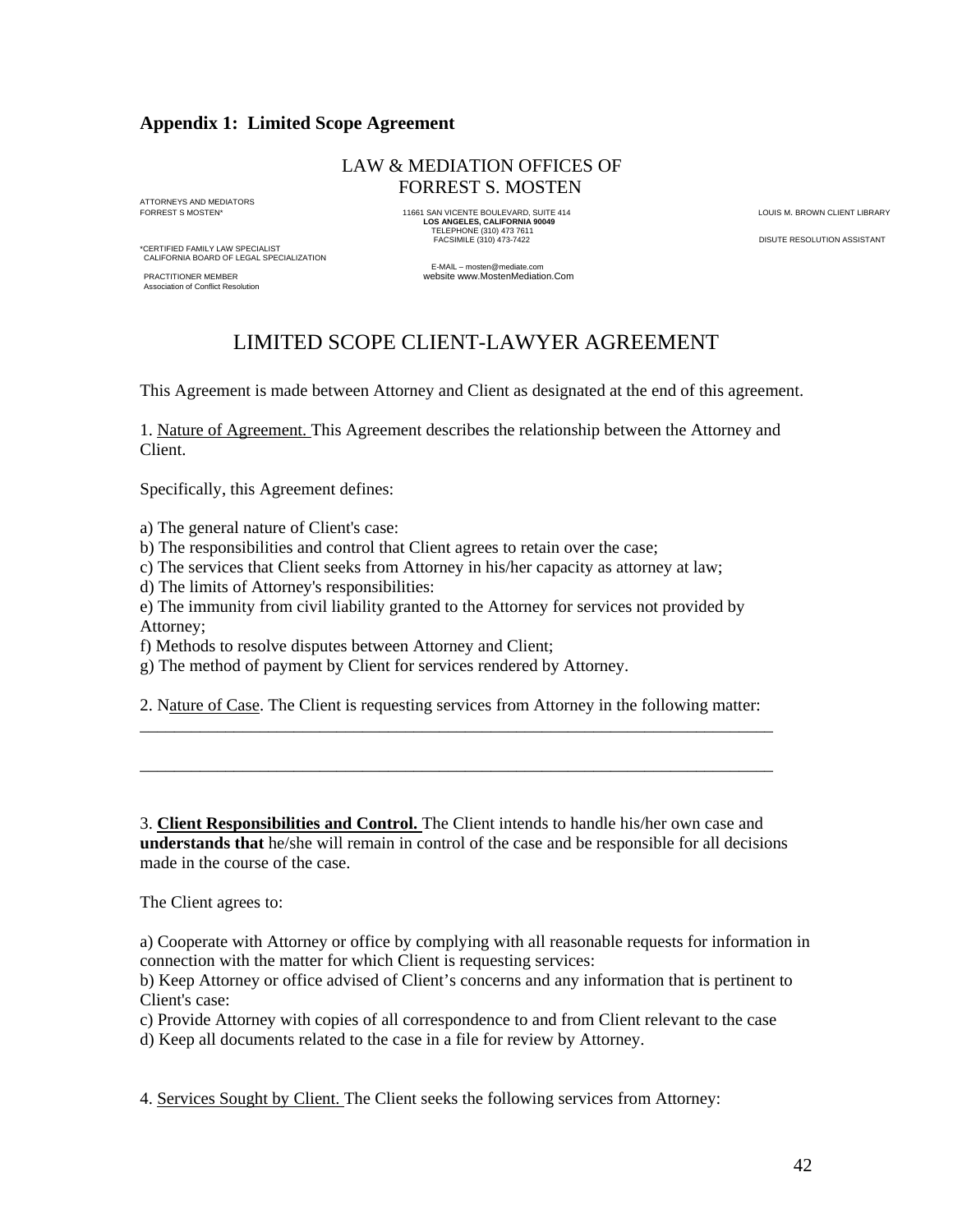- \_\_\_\_ 1. Legal advice office visits. telephone calls, fax, mail, E-mail;
- \_\_\_\_ 2. Advice about availability of alternative means to resolving the dispute, including mediation and arbitration:
- \_\_\_\_ 3. Evaluation of Client's self-diagnosis of the case and advising Client about legal rights;
- \_\_\_\_ 4. Guidance and procedural information for filing or serving documents;
- \_\_\_\_ 5. Review correspondence and court documents;
- \_\_\_\_ 6. Prepare and/or suggest documents to be prepared;
- \_\_\_\_ 7. Factual investigation: contacting witnesses, public record searches, in-depth interview of client;
- **EXECUTE:** 8. Legal research and analysis;
- \_\_\_\_ 9. Discovery: interrogatories. depositions, **requests for document production;**
- 10. Planning for negotiations, including simulated role playing with Client;
- \_\_\_\_ 11. Planning for court- appearances made by Client, including simulated role playing with Client;
- \_\_\_\_ 12. Backup and troubleshooting during the trial;
- \_\_\_\_ 13. Referring Client to other counsel, expert or **professional;**
- **14. Counseling Client about an appeal:**
- \_\_\_\_ 15. Procedural assistance with an appeal and assisting with substantive legal | argumentation in an appeal;
	- \_\_\_\_ 16. Provide preventive planning and/or schedule legal check-ups;
- \_\_\_\_ 17. Other:
- 5. **Attorney's Responsibilities** The Attorney shall exercise due **professional care and observe**  strict confidentiality in providing the services identified by a check mark in **Paragraph 4 above. In providing those** services, Attorney SHALL NOT

a) Represent, speak for, appear for, or sign papers on the Client's behalf; b) Provide services in Paragraph 4 which are not identified by a check mark; or c) Make decisions for Client about any aspect of the case.

## 6 **.Method and Payment for Services**

a) **Hourly fee** The current hourly fee charged by Attorney for services under this agreement is as follows:

| Senior Partner:    |  |
|--------------------|--|
| Junior Partner:    |  |
| Associate:         |  |
| Paralegal:         |  |
| Document Preparer: |  |

Unless a different fee arrangement is specified in clauses (b) or (c) of this Paragraph, the hourly fee shall be payable at the time of the service

b) **Payment from Retainer.** The Client shall have the option of setting up a deposit fund with Attorney, out of which payment for services may be made as they occur. If a retainer is established under this clause, Attorney shall mail Client a billing statement summarizing the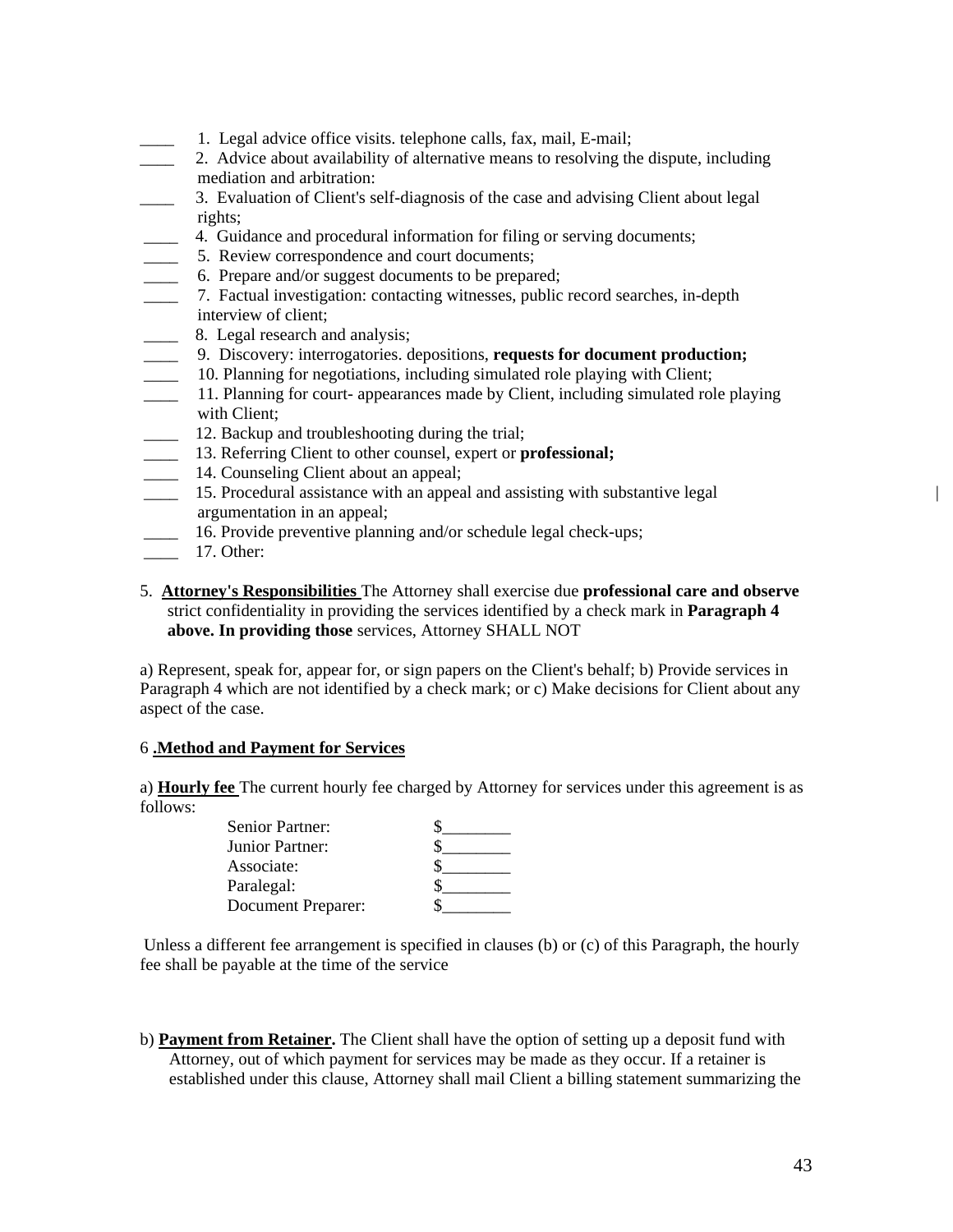type of services performed. the costs and expenses incurred, and the current balance in the retainer after the appropriate deductions have been made. Client may optionally replenish the retainer or continue to draw the fund down as additional services are delivered. If the retainer becomes depleted, Client shall pay for additional services as provided in clauses (a) or (c) of this Paragraph.

- c) **Flat Rate Charges.** The Attorney may optionally agree to provide one or more of the services described in Paragraph 4 at a flat rate. Any such agreement shall be set out in writing, dated, signed by both Attorney and Client and attached to this Agreement.
- d) **Attorneys' Fees.** Should it be necessary to institute any legal action for the enforcement of this Agreement, the prevailing party shall be entitled to receive all court costs and reasonable attorneys' fees incurred in such action from the other party. 7. **Resolving Disputes Between Client and Attorney.**
- **a) Notice and Negotiation.** If any dispute between Client and Counselor arises under this Agreement, both Attorney and Client agree to meet and confer within ten (10) days of written notice by either Client or Attorney that the dispute exists. The purposes of this meeting and conference will be to negotiate a solution short of further dispute resolution proceedings.
- b) Mediation. If the dispute is not resolved through negotiation, Client and Attorney shall attempt, within fifteen (15) days of failed negotiations. to agree on a neutral mediator whose role will be to facilitate further negotiations within fifteen (15) days. If Attorney and Client cannot agree on a neutral mediator, they shall request that the Beverly Hills Bar Association select a mediator. The mediation shall occur within fifteen (15) days after the mediator is selected. The Attorney and Client shall share the costs of mediation, provided that payment or the costs and any Attorneys' fees may also be mediated.
- c) **Arbitration.** If mediation fails to produce a full settlement of the **dispute satisfactory to both Client** and Attorney, Client and Attorney agree to submit to binding arbitration under the **rules of the Los Angeles** County Bar Association. This arbitration must take place within sixty (60) days of the failure of mediation. Fees and Attorneys' fees for arbitration and prior mediation may be awarded to the prevailing party.
- 3. **Amendments and Additional Services.** This written Agreement governs the entire relationship between Client and Attorney. All amendments shall be in writing and attached to this Agreement. If Client wishes to obtain additional services from Attorney as defined in Paragraph 4, a photocopy of Paragraph 4 that clearly denotes which extra services are to be provided, signed and dated by both Attorney and Client and attached to this Agreement shall qualify as an amendment.

**Civil Immunity for Counsel.** Client hereby waives any right to prosecute a claim of professional negligence against Attorney for any service not specifically set forth by a check mark or actually undertaken by lawyer in paragraph 4 of this Agreement. The Client grants to Attorney complete immunity from civil liability arising from all aspects of the case not specifically undertaken by the Attorney. Client acknowledges that many attorneys will not offer limited scope representation due to the fear of malpractice claims by clients who later find **or believe that the** limited scope representation was not sufficient to properly protect the client. The Client acknowledges that retaining an attorney for limited scope representation is a consumer choice by the Client based on Client's desire to lower fees, maintain client control and belief that the Client can competently handle **all issues and tasks not** specifically undertaken by Attorney. Client agrees to bear the full